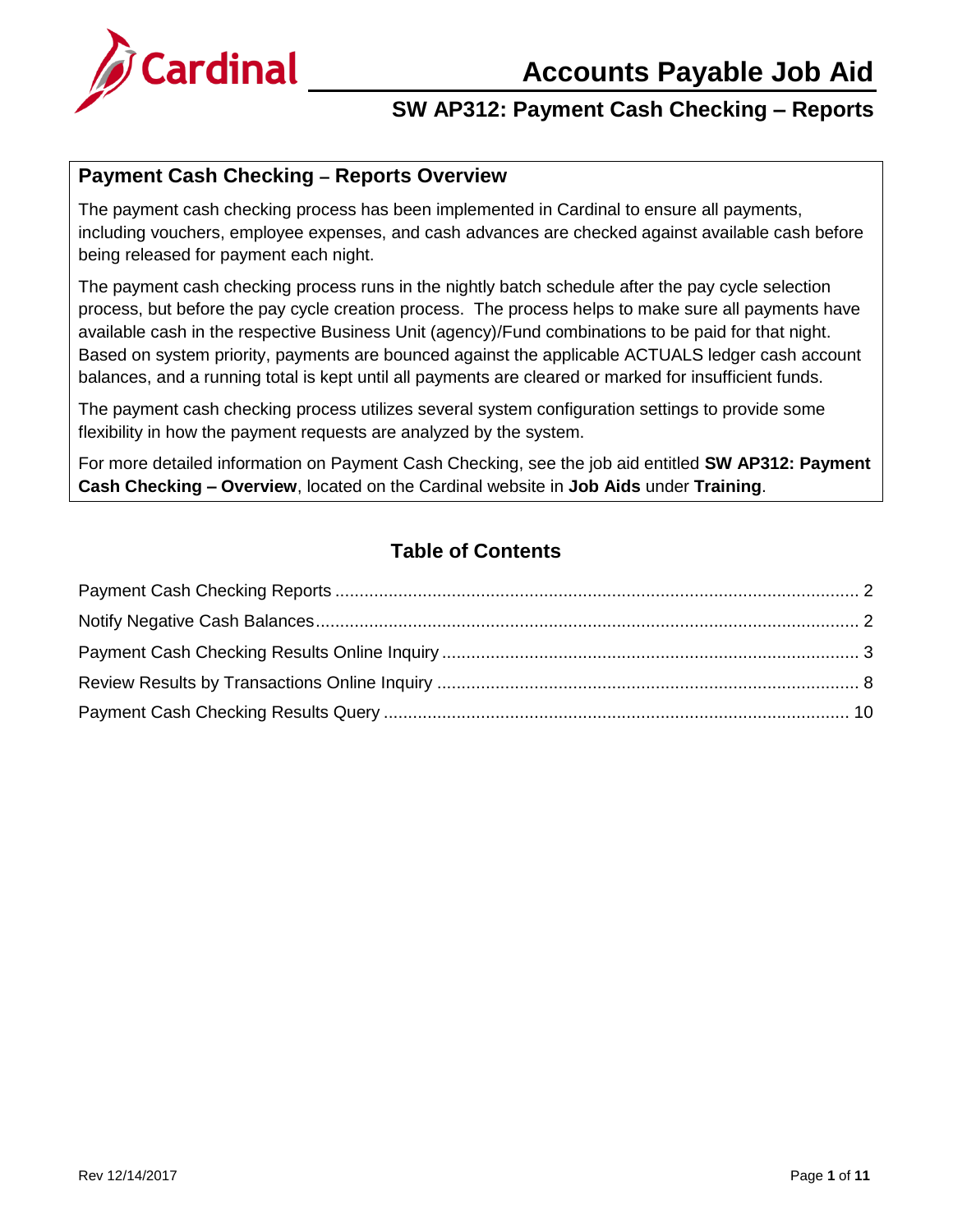# **Accounts Payable Job Aid**



# **SW AP312: Payment Cash Checking – Reports**

#### <span id="page-1-0"></span>**Payment Cash Checking Reports**

Cardinal contains several tools to assist in the monitoring and management of the payment cash checking process, including:

- **Notify Negative Cash Balances**: This process sends emails to the Department of Accounts (DOA) when particular Business Unit (agency)/Fund combinations have negative cash balances on the ACTUALS ledger at the end of the nightly batch. The list will be a consolidated list of all Business Unit (agency)/Fund combinations that are negative. DOA will follow up with those agencies.
- **Payment Cash Checking Results Online Inquiry**: This online inquiry provides the payment cash checking result details for a Business Unit (agency)/Fund combination, by processing date.
- **Review Results by Transaction Inquiry**: This online inquiry provides the payment cash checking results for a particular transaction.
- **Payment Cash Checking Results Query**: This query returns payment cash checking processing results, in detail and/or summary format, by processing date, General Ledger (GL) Business Unit, and Fund.

Two additional General Ledger reports are also available to assist with the pre-process monitoring of Payment Cash Checking. See the **Cardinal General Ledger Reports Catalog**, located on the Cardinal website in **Reports Catalog** under **Resources**, for additional information on the **Transactions Ready for Processing** and the **Transactions in Pending Status** reports.

### <span id="page-1-1"></span>**Notify Negative Cash Balances**

| From:                                 | FIN92SIT@covtest.virginia.gov |                                                   |                                 |               |          |                    |                                |
|---------------------------------------|-------------------------------|---------------------------------------------------|---------------------------------|---------------|----------|--------------------|--------------------------------|
| To:<br>Cc:                            |                               | Smith, John(VDOT); xxJohn.Smith@VDOT.Virginia.gov |                                 |               |          |                    |                                |
| Subject:                              | FW: Negative Cash Balance     |                                                   |                                 |               |          |                    |                                |
| Message 4 vap1014_neg_fund.csv (4 KB) |                               |                                                   |                                 |               |          |                    |                                |
|                                       |                               |                                                   |                                 |               |          |                    |                                |
|                                       |                               |                                                   |                                 |               |          |                    |                                |
|                                       |                               |                                                   |                                 |               |          |                    |                                |
|                                       |                               |                                                   | Ledger Balance as of 2017-03-22 |               |          |                    |                                |
| <b>Business Unit</b>                  | <b>Curr FY</b>                | Fund Code                                         | Account                         | <b>BYPass</b> | Override | Apply<br><b>FY</b> | <b>Total Ledger</b><br>Balance |
| ---------------                       | -------                       | ----------------                                  | ---------------                 | -------       | -------- |                    |                                |
| 50100                                 | 2017                          | 07581                                             | 101010                          | Y             | N        | N                  | $-5,855.49$                    |

The **Negative Cash Balances** report is emailed to DOA at the end of batch processing each night.

This report can be sent in the body of the email or as an attached report to the email, or both.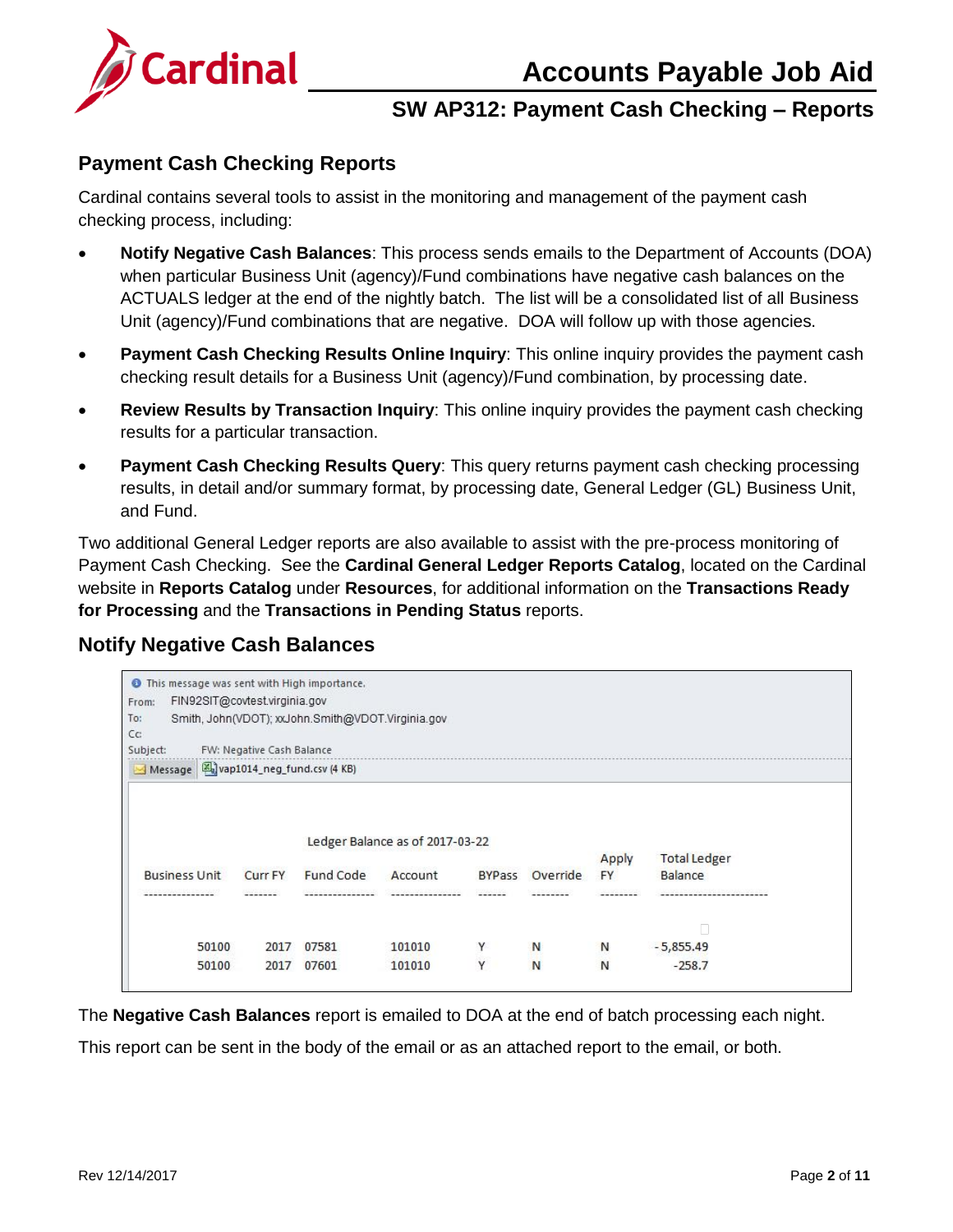

### <span id="page-2-0"></span>**Payment Cash Checking Results Online Inquiry**

**1.** Navigate to the **Payment Cash Check Results** page using the following path:

#### **Main Menu > Accounts Payable > Payments > Payment Cash Check > Payment Cash Check Results**

| Favorites $\star$<br>> Accounts Payable $\star$ > Payments $\star$ > Payment Cash Check $\star$ > Payment Cash Check Results<br>Main Menu $\star$ |
|---------------------------------------------------------------------------------------------------------------------------------------------------|
|                                                                                                                                                   |
| <b>Payment Cash Check Results</b>                                                                                                                 |
| Enter any information you have and click Search. Leave fields blank for a list of all values.                                                     |
|                                                                                                                                                   |
| <b>Find an Existing Value</b>                                                                                                                     |
| <b>▼Search Criteria</b>                                                                                                                           |
|                                                                                                                                                   |
| 閩<br>Run Date $=$<br>11/08/2016<br>v                                                                                                              |
| GL Business Unit begins with v 50100<br>Q                                                                                                         |
| Fund begins with $\sqrt{04720}$<br>Q                                                                                                              |
| Account begins with $\vee$ 101010<br>Q                                                                                                            |
| Limit the number of results to (up to 300):<br>300                                                                                                |
|                                                                                                                                                   |
| Basic Search & Save Search Criteria<br>Clear<br>Search                                                                                            |
|                                                                                                                                                   |

- **2.** The **Payment Cash Checking Results** search page displays.
- **3.** Enter a **Run Date** (the date that the Payment Cash Checking Process was run).
- **4.** Enter the **GL Business Unit**.
- **5.** Enter the **Fund**.
- **6.** Enter the **Account** (**101010**).
- **7.** Click the **Search** button.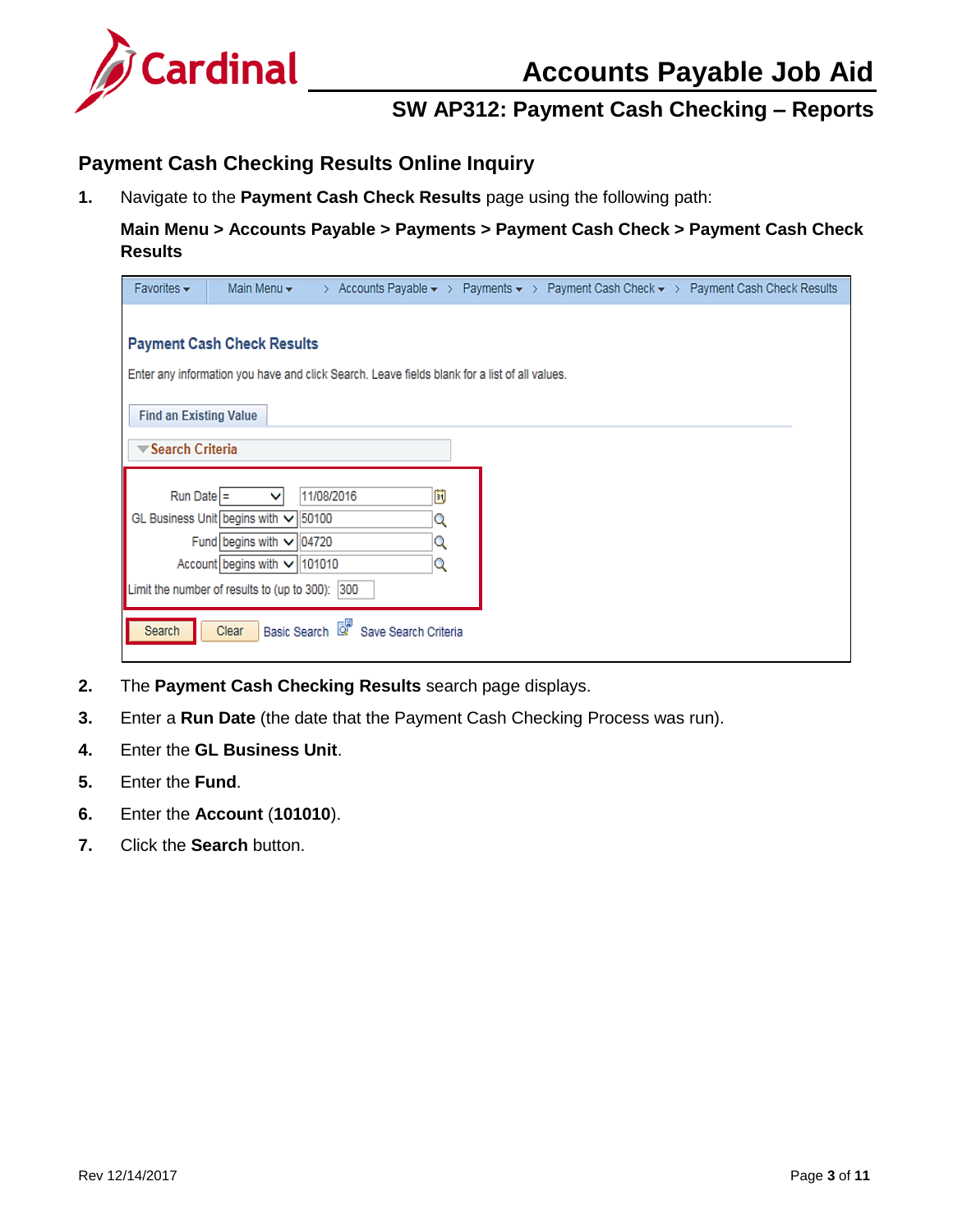

| Favorites $\star$                                                                                           | Main Menu -                                               | Y.                                                                                      | Accounts Payable $\star$ > Payments $\star$ > Payment Cash Check $\star$ > Payment Cash Check Results |                                     |                                                                                 |  |  |  |  |
|-------------------------------------------------------------------------------------------------------------|-----------------------------------------------------------|-----------------------------------------------------------------------------------------|-------------------------------------------------------------------------------------------------------|-------------------------------------|---------------------------------------------------------------------------------|--|--|--|--|
|                                                                                                             | <b>Payment Cash Check Results</b>                         |                                                                                         |                                                                                                       |                                     | Nev                                                                             |  |  |  |  |
|                                                                                                             |                                                           |                                                                                         |                                                                                                       |                                     |                                                                                 |  |  |  |  |
| GL Business Unit 50100<br><b>Fund</b><br>04720<br><b>Account</b><br>101010<br><b>Run Date</b><br>11/08/2016 |                                                           | VA Dept of Transportation<br>Highway Construction Fund<br>Cash With The Treasurer Of VA | All Transactions<br>$\bigcirc$ Failed Transactions<br>$\bigcirc$ Passed Transactions                  | <b>Filter Option</b><br>Filter      |                                                                                 |  |  |  |  |
|                                                                                                             | Payment Cash Check Results                                |                                                                                         |                                                                                                       | Find   View All                     | First $\textcircled{\scriptsize{1}}$ 1 of 1 $\textcircled{\scriptsize{1}}$ Last |  |  |  |  |
| <b>Fiscal Year</b>                                                                                          |                                                           | 2017                                                                                    |                                                                                                       | <b>Bypass Cash</b><br>Override Cash |                                                                                 |  |  |  |  |
|                                                                                                             | <b>Cash Check Beg Balance</b>                             | 250,893,367.15                                                                          | 11/08/2016 9:28:27PM                                                                                  | Apply Fiscal Year                   |                                                                                 |  |  |  |  |
| <b>Cash Failed Amt</b>                                                                                      | <b>Cash Passed Amt</b>                                    | 12,049,661.58                                                                           |                                                                                                       |                                     |                                                                                 |  |  |  |  |
|                                                                                                             | <b>Calculated End Balance</b>                             | 238,843,705.57                                                                          |                                                                                                       |                                     |                                                                                 |  |  |  |  |
|                                                                                                             | <b>Batch End Ledger Balance</b><br><b>Variance Amount</b> | 238,843,705.57                                                                          | 11/09/2016 2:41:15AM                                                                                  |                                     |                                                                                 |  |  |  |  |
| <b>Error Message</b>                                                                                        |                                                           |                                                                                         |                                                                                                       |                                     |                                                                                 |  |  |  |  |

- **8.** The selected **GL Business Unit**, **Fund**, **Account**, and **Run Date** display in the Summary section.
- **9.** The inquiry can be run to show **All Transactions** that were processed for the **Run Date** specified, **Failed Transactions** only, or **Passed Transactions** only.
- **10.** Select the desired option, and click the **Filter** button. The inquiry defaults to display **All Transactions**. The selected transactions display in the **Transaction List** section of the page.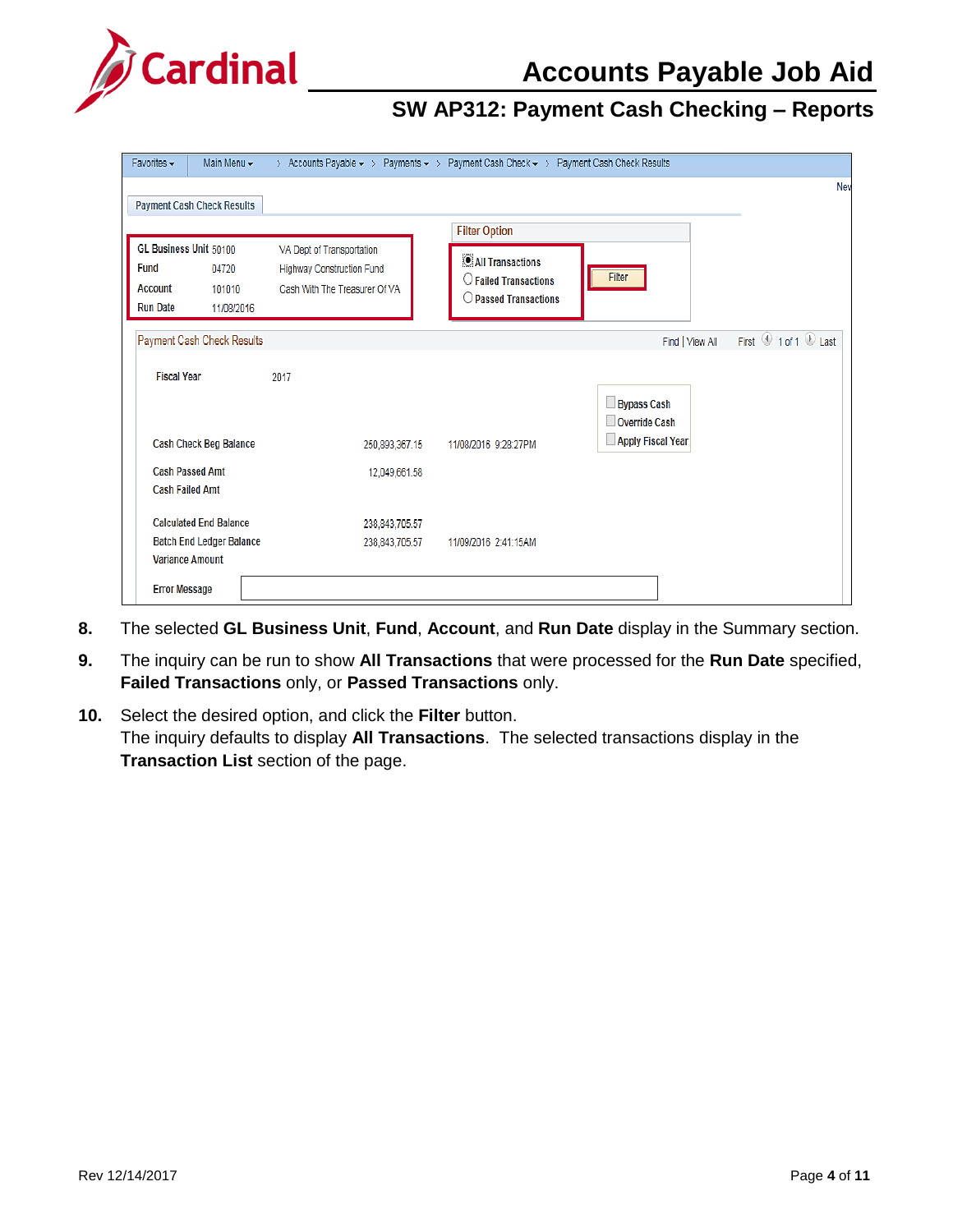

| Main Menu -<br>Favorites $\star$                                                                     | > Accounts Payable $\star$ > Payments $\star$ > Payment Cash Check $\star$ > Payment Cash Check Results |                      |                                     |                     |
|------------------------------------------------------------------------------------------------------|---------------------------------------------------------------------------------------------------------|----------------------|-------------------------------------|---------------------|
| <b>Payment Cash Check Results</b>                                                                    |                                                                                                         |                      |                                     | Nev                 |
| GL Business Unit 50100<br><b>Fund</b><br>04720<br>Account<br>101010<br><b>Run Date</b><br>11/08/2016 | VA Dept of Transportation<br>Highway Construction Fund<br>Cash With The Treasurer Of VA                 | Filter               |                                     |                     |
| Payment Cash Check Results                                                                           |                                                                                                         |                      | Find   View All                     | First 1 of 1 2 Last |
| <b>Fiscal Year</b>                                                                                   | 2017                                                                                                    |                      | <b>Bypass Cash</b><br>Override Cash |                     |
| <b>Cash Check Beg Balance</b>                                                                        | 250,893,367.15                                                                                          | 11/08/2016 9:28:27PM | Apply Fiscal Year                   |                     |
| <b>Cash Passed Amt</b><br><b>Cash Failed Amt</b>                                                     | 12,049,661.58                                                                                           |                      |                                     |                     |
| <b>Calculated End Balance</b><br><b>Batch End Ledger Balance</b><br><b>Variance Amount</b>           | 238,843,705.57<br>238,843,705.57                                                                        | 11/09/2016 2:41:15AM |                                     |                     |
| <b>Error Message</b>                                                                                 |                                                                                                         |                      |                                     |                     |

- **11.** The **Payment Cash Check Results** section displays the **Fiscal Year** and the **Cash Check Beg** (beginning) **Balance**. The payment cash checking process first copies the ACTUALS cash balances from the ledger by Business Unit/Fund combination into the payment cash checking tables. The time the ACTUALS cash balances were copied is recorded on the page.
- **12.** The payment cash checking process checks the vouchers and expenses selected by the pay cycle selection process against the cash balances by Business Unit/Fund combination. The process takes into account transactions that are configured on the **Transaction Level Overrides** page, and funds that are configured on the **Fund Level Processing Rules** page, Bypass, Fund Level Overrides, and the Fiscal Year Option if selected.
- **13.** Transactions that reference a Business Unit/Fund combination that has sufficient cash are part of the **Cash Passed Amount**.
- **14.** Transactions that reference a Business Unit/Fund combination that has insufficient cash are part of the **Cash Failed Amount**.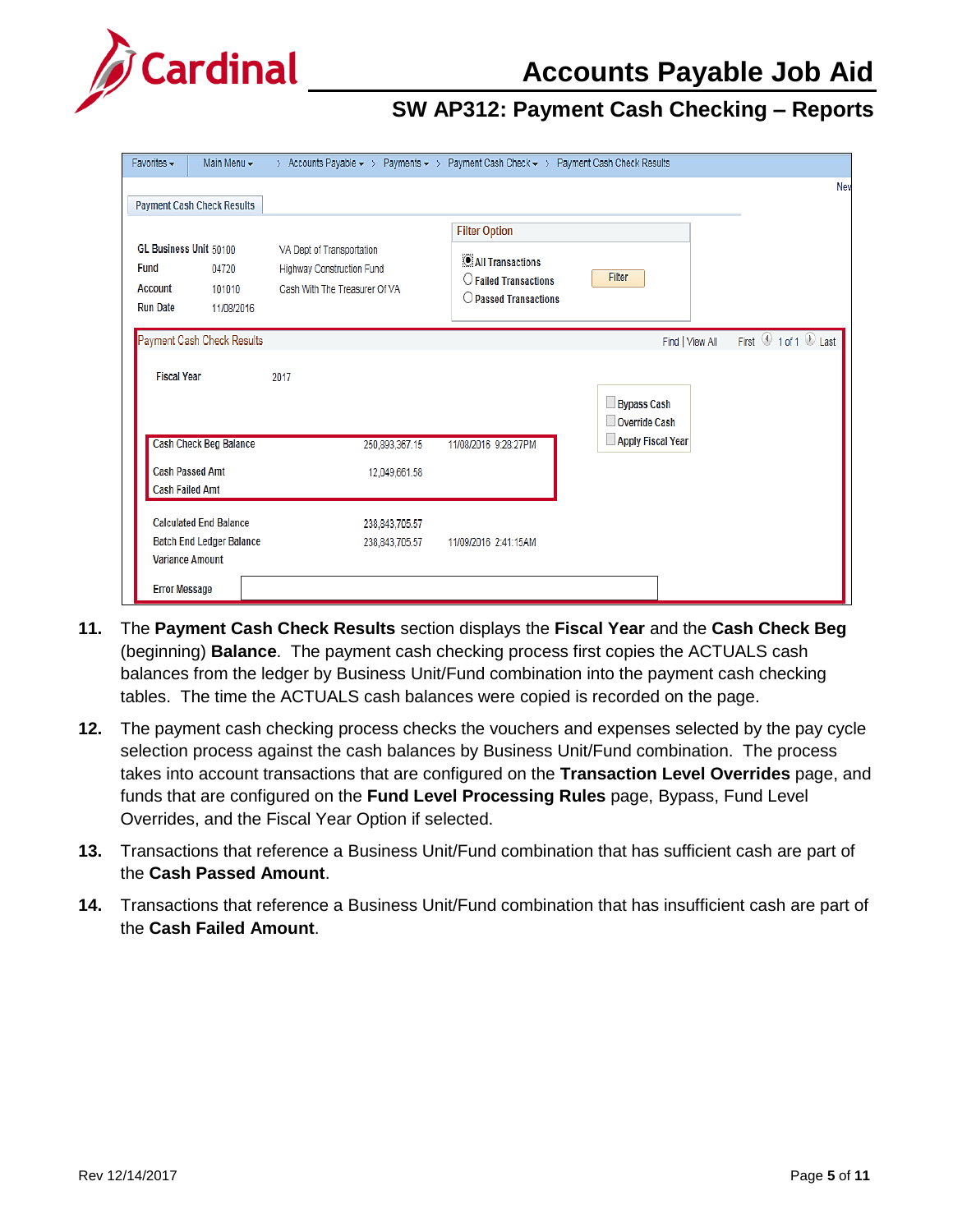

| Main Menu -<br>Favorites $\star$                                                                                   |  | > Accounts Payable $\star$ > Payments $\star$ > Payment Cash Check $\star$ > Payment Cash Check Results |                                                                                                                       |                                                                 |
|--------------------------------------------------------------------------------------------------------------------|--|---------------------------------------------------------------------------------------------------------|-----------------------------------------------------------------------------------------------------------------------|-----------------------------------------------------------------|
| <b>Payment Cash Check Results</b>                                                                                  |  |                                                                                                         |                                                                                                                       | Nev                                                             |
| GL Business Unit 50100<br><b>Fund</b><br>04720<br><b>Account</b><br>101010<br><b>Run Date</b><br>11/08/2016        |  | VA Dept of Transportation<br>Highway Construction Fund<br>Cash With The Treasurer Of VA                 | <b>Filter Option</b><br><b>O</b> All Transactions<br>$\bigcirc$ Failed Transactions<br>$\bigcirc$ Passed Transactions | Filter                                                          |
| Payment Cash Check Results                                                                                         |  |                                                                                                         |                                                                                                                       | First 4 1 of 1 2 Last<br>Find   View All                        |
| <b>Fiscal Year</b><br><b>Cash Check Beg Balance</b><br><b>Cash Passed Amt</b><br><b>Cash Failed Amt</b>            |  | 2017<br>250,893,367.15<br>12,049,661.58                                                                 | 11/08/2016 9:28:27PM                                                                                                  | <b>Bypass Cash</b><br><b>Override Cash</b><br>Apply Fiscal Year |
| <b>Calculated End Balance</b><br><b>Batch End Ledger Balance</b><br><b>Variance Amount</b><br><b>Error Message</b> |  | 238,843,705.57<br>238,843,705.57                                                                        | 11/09/2016 2:41:15AM                                                                                                  |                                                                 |

- **15.** The **Calculated End Balance** displays the ending cash balance for the Business Unit/Fund combination.
- **16.** The payment cash checking process copies the ACTUALS ledger cash balances by Business Unit/Fund at the end of the nightly batch processing in Cardinal. The amount displays on the **Batch End Ledger Balance** row. The time the ACTUALS cash balances were copied is recorded on the page.
- **17.** If the **Calculated End Balance** and the batch end balance do not match, the amount of the variance displays. If Bypass Cash is configured for this Business Unit/Fund, the variance displays. Running cash balances are not maintained in the payment cash checking process for Business Unit/Fund combinations set to Bypass.
- **18.** The boxes for **Bypass Cash**, **Override Cash**, and/or **Apply Fiscal Year** are checked if this configuration is set on the **Fund Level Processing Rules** configuration page for this Business Unit/Fund.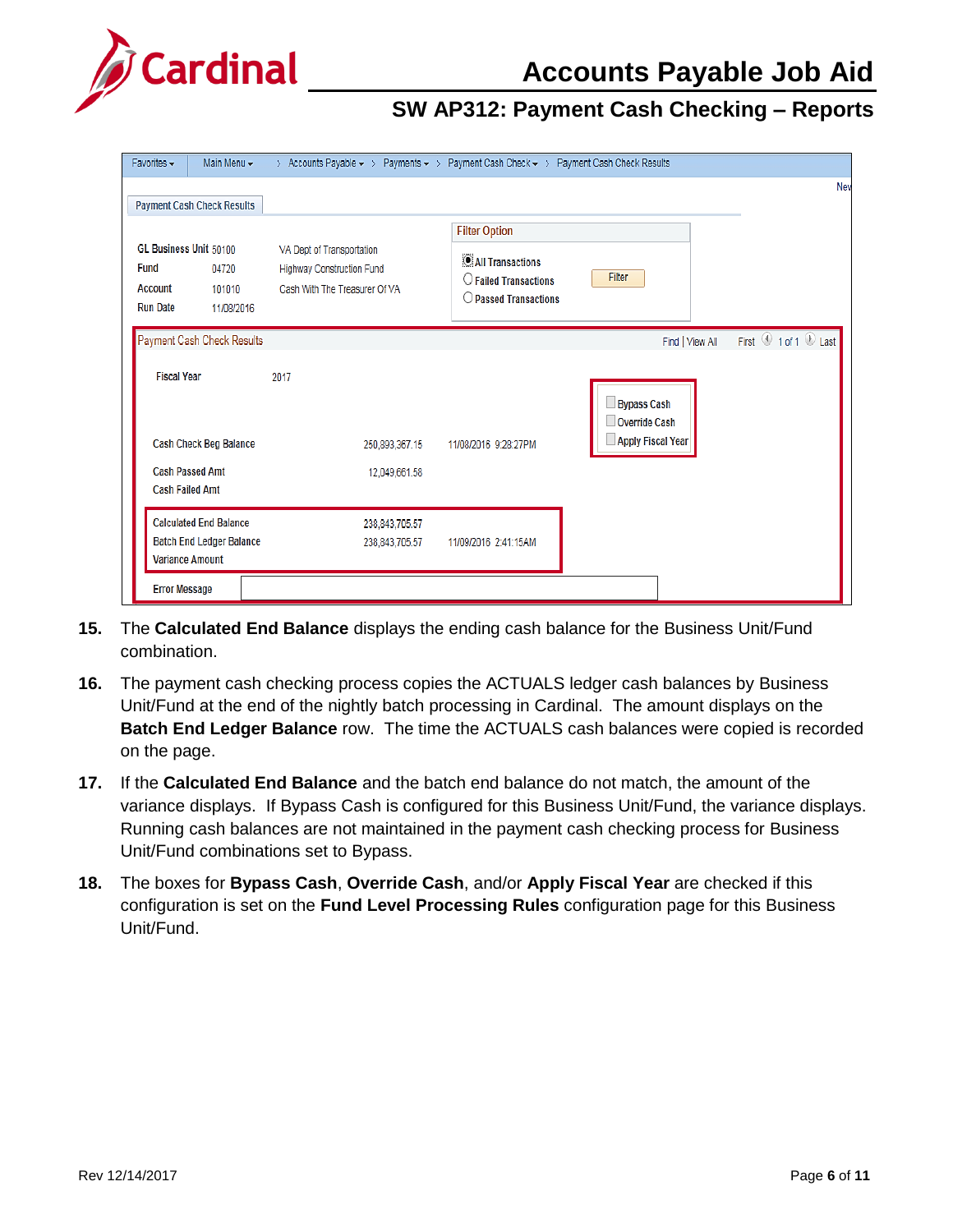

| Favorites $\star$                         | Main Menu $\star$ |                        |                         |                      |                                                           |                         |                         | > Accounts Payable $\star$ > Payments $\star$ > Payment Cash Check $\star$ > Payment Cash Check Results |         |
|-------------------------------------------|-------------------|------------------------|-------------------------|----------------------|-----------------------------------------------------------|-------------------------|-------------------------|---------------------------------------------------------------------------------------------------------|---------|
| $\blacktriangledown$ Transaction List     |                   |                        |                         |                      |                                                           |                         |                         |                                                                                                         |         |
| $\blacktriangledown$ Vouchers             |                   |                        |                         |                      |                                                           |                         |                         |                                                                                                         |         |
| <b>Voucher</b>                            | Details           | <b>Amount Details</b>  |                         | Error Message        | E(3)                                                      |                         |                         |                                                                                                         |         |
| <b>GL Unit Account</b><br><b>Run Date</b> |                   | Fund                   | <b>Business</b><br>Unit | <b>Voucher</b>       |                                                           |                         | <b>Document Details</b> | <b>Processing Rule</b>                                                                                  |         |
| 111/08/2016<br>50100<br>101010            |                   |                        | 04720                   | 50100                | 00665823                                                  |                         |                         | Document Details                                                                                        | Default |
| 2 11/08/2016 50100                        |                   | 101010                 | 04720                   | 50100                | 00665820                                                  |                         |                         | <b>Document Details</b>                                                                                 | Default |
| 3 11/08/2016 50100                        |                   | 101010                 | 04720                   | 50100                | 00666558                                                  |                         |                         | <b>Document Details</b>                                                                                 | Default |
| 4 11/08/2016 50100                        |                   | 101010                 | 04720                   | 50100                | 00666547                                                  | Document Details        |                         |                                                                                                         | Default |
| 5 11/08/2016 50100                        |                   | 101010                 | 04720                   | 50100                | 00666566                                                  | Document Details        |                         |                                                                                                         | Default |
| $\blacktriangledown$ Expense Reports      |                   |                        |                         |                      | Personalize   Find   View All   $\boxed{2}$   $\boxed{1}$ |                         |                         | First $\bigcirc$ 1-2 of 2 $\bigcirc$ Last                                                               |         |
| <b>Expn</b>   Details   Amount Details    |                   |                        | <b>Error Message</b>    | (क्ल                 |                                                           |                         |                         |                                                                                                         |         |
| <b>Run Date</b>                           |                   | <b>GL Unit Account</b> | Fund                    | SheetID <sup>A</sup> |                                                           | <b>Document Details</b> |                         | <b>Processing Rule</b>                                                                                  |         |
| 111/08/2016                               | 50100             | 101010                 | 04720                   | 0000115322           |                                                           | Document Details        |                         | Default                                                                                                 |         |
| 2 11/08/2016                              | 50100             | 101010                 | 04720                   | 0000117627           | Document Details                                          |                         | Default                 |                                                                                                         |         |

- **19.** Click the **Transaction List** to see details of the individual transactions that were processed by the payment cash checking process. **All**, **Failed**, or **Passed** transactions display depending on the filter option chosen. The different tabs in the **Transaction List** display the following:
	- ‒ **Vouchers**: **Expense Reports** and **Advance** sections under the **Transaction List** display **GL Unit**, **Fund**, **Account**, **Voucher**, **SheetID** or **Advance Id** and a hyperlink to get to the document details on the **Review Results by Transaction** page.
	- ‒ **Details**: displays additional details for the transactions including **Supplier** or **Emplid**, Supplier or Employee **Name**, **Scheduled to Pay date**, **Due Date**, and **Payment Method**.
	- ‒ **Amount Details**: displays additional details including **Payment Amount**, **Fund Passed Amount**, and **Fund Failed Amount**.
	- ‒ **Error Message**: displays the Payment Cash Checking Error Message for Failed Transactions:
		- **No Cash row found in Ledger table**: Business Unit/Fund code/Account combination does not exist.
		- **No remaining Cash Fund**: Business Unit/Fund code combination has no remaining cash available.
		- **Other Fund/voucher exists with no remaining Cash for document**: another distribution line on the transaction with a different Business Unit/Fund code combination has no remaining cash available.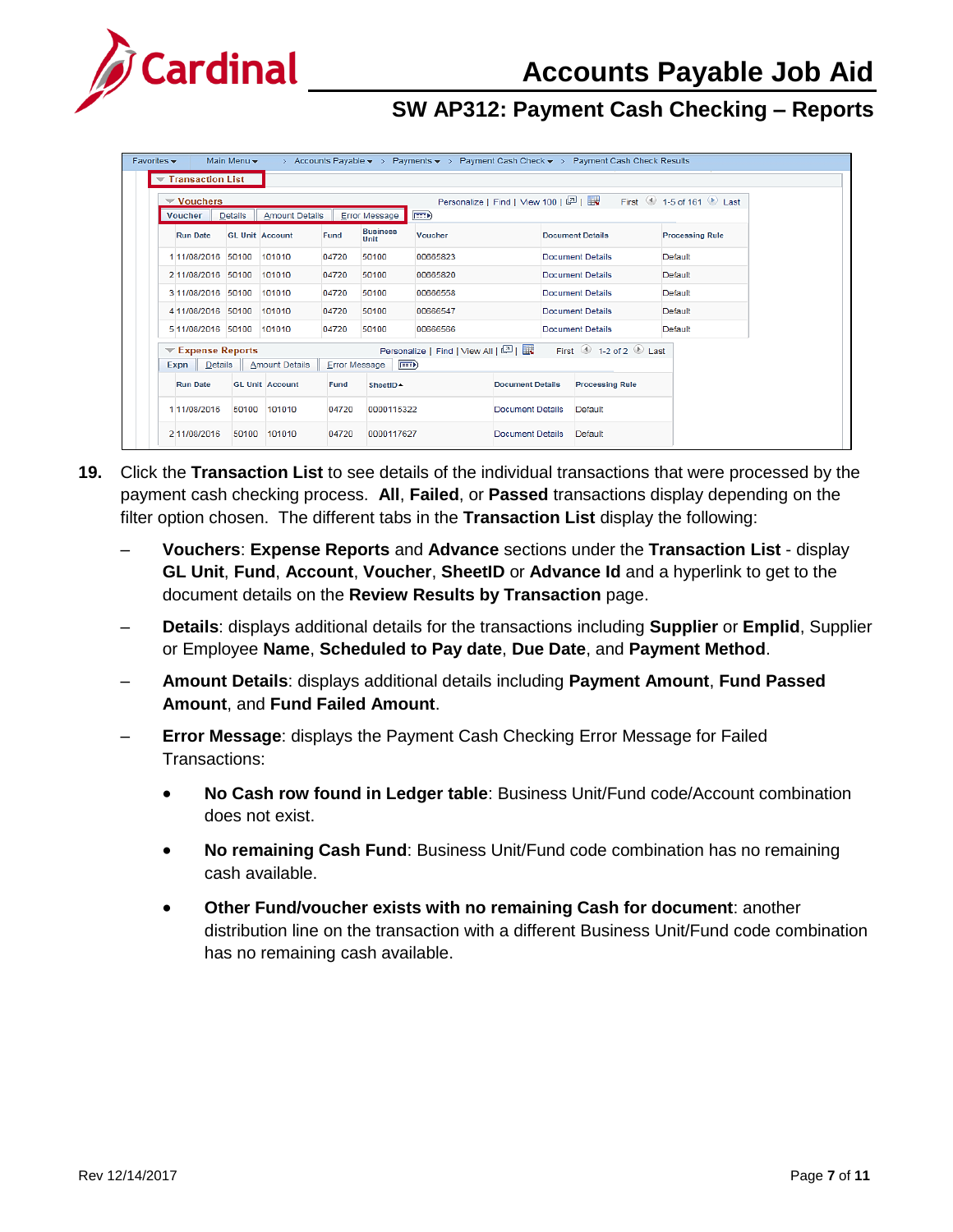

### <span id="page-7-0"></span>**Review Results by Transactions Online Inquiry**

**1.** Navigate to the **Review Transaction Results** page using the following path:

**Main Menu > Accounts Payable > Payments > Payment Cash Check > Review Results by Transaction**

| Favorites $\star$             | Main Menu $\star$                                                                                                                   |                                                                                               |             | > Accounts Payable $\star$ > Payments $\star$ > Payment Cash Check $\star$ > Review Results by Transaction |
|-------------------------------|-------------------------------------------------------------------------------------------------------------------------------------|-----------------------------------------------------------------------------------------------|-------------|------------------------------------------------------------------------------------------------------------|
|                               | <b>Review Transaction Results</b>                                                                                                   | Enter any information you have and click Search. Leave fields blank for a list of all values. |             |                                                                                                            |
| <b>Find an Existing Value</b> |                                                                                                                                     |                                                                                               |             |                                                                                                            |
| <b>▼Search Criteria</b>       |                                                                                                                                     |                                                                                               |             |                                                                                                            |
| Source Transaction = $\vee$   | $Run Date =$<br>v<br>Business Unit begins with V<br>Advice ID begins with $\vee$<br>Limit the number of results to (up to 300): 300 |                                                                                               | 間<br>Q<br>Q |                                                                                                            |
| Search                        | Clear                                                                                                                               | Basic Search <b>&amp;</b> Save Search Criteria                                                |             |                                                                                                            |

- **2.** Enter a **Run Date** (the date that the payment cash checking process was run).
- **3.** Enter the **Source Transaction** (**EXAD** Advances Definition, **EXPN** Expense Sheet Definition, **VCHR** Accounts Payable Vouchers).
- **4.** Enter the **GL Business Unit**.
- **5.** Enter the **Advice ID** (the **Advance ID**, **Expense Report ID**, **Voucher ID**).
- **6.** Click the **Search** button.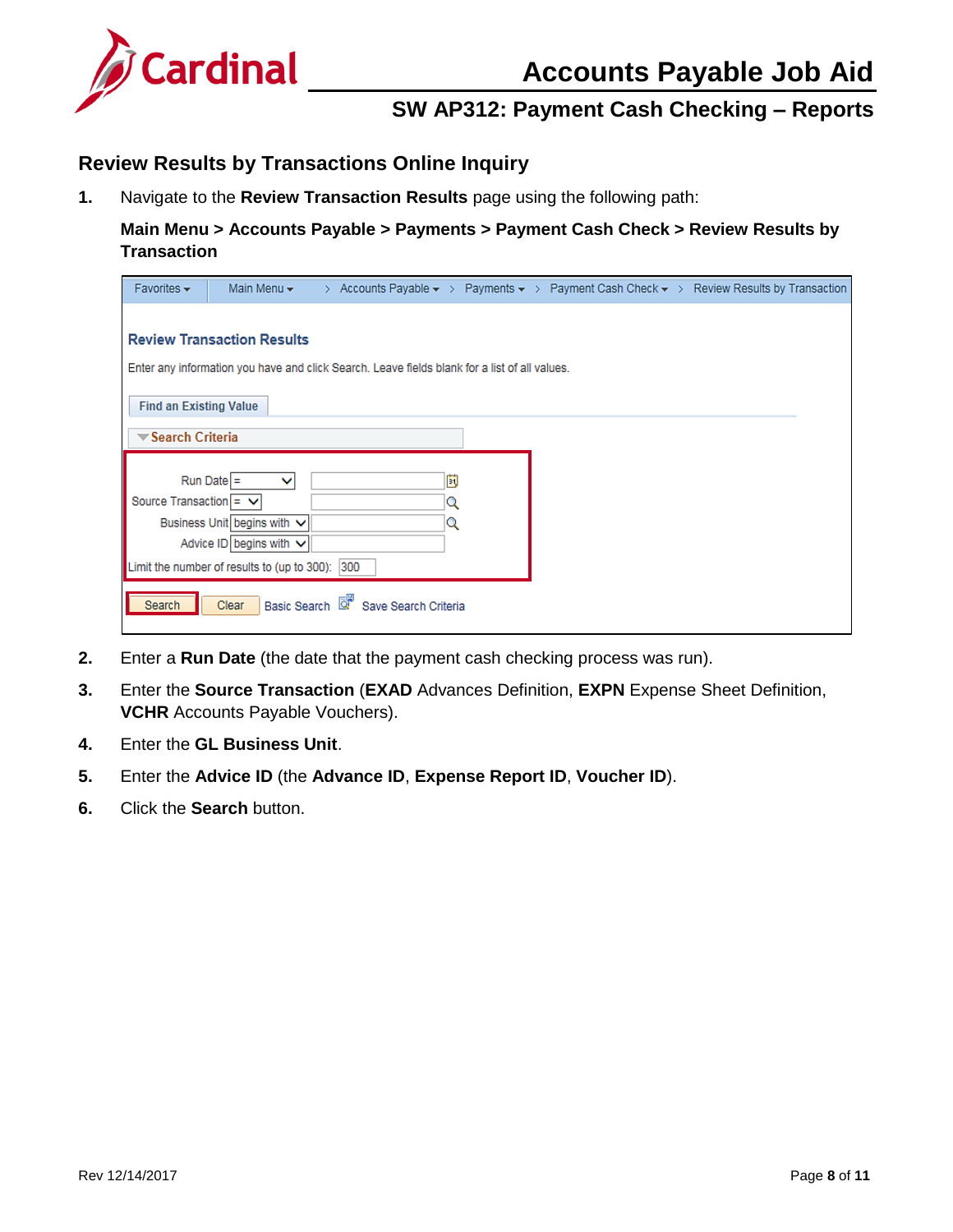

| Favorites $\star$           | Main Menu -                          |            |                                     |                      |                          | > Accounts Payable $\star$ > Payments $\star$ > Payment Cash Check $\star$ > Review Results by Transaction |                                       |                     |
|-----------------------------|--------------------------------------|------------|-------------------------------------|----------------------|--------------------------|------------------------------------------------------------------------------------------------------------|---------------------------------------|---------------------|
|                             |                                      |            |                                     |                      |                          |                                                                                                            |                                       | New Wi              |
|                             | <b>Review Results By Transaction</b> |            |                                     |                      |                          |                                                                                                            |                                       |                     |
|                             |                                      |            |                                     |                      |                          |                                                                                                            |                                       |                     |
|                             |                                      |            |                                     |                      |                          |                                                                                                            |                                       |                     |
| <b>Business Unit</b>        | 50100                                |            |                                     |                      |                          |                                                                                                            |                                       |                     |
| Voucher Id                  | 00653168                             |            |                                     |                      |                          |                                                                                                            |                                       |                     |
| <b>Remit Supplier</b>       | 0000053579                           |            | Virginia Electric and Power Company |                      |                          |                                                                                                            |                                       |                     |
| <b>Payment Amount</b>       |                                      |            | 216.03                              |                      |                          |                                                                                                            |                                       |                     |
| <b>Budget Status</b>        | Valid                                |            | <b>Approval Status</b>              | A                    |                          |                                                                                                            |                                       |                     |
| <b>Scheduled Pay Dt</b>     |                                      | 11/10/2016 | Due Date                            | 11/10/201            |                          |                                                                                                            |                                       |                     |
| <b>Distribution Details</b> |                                      |            |                                     |                      |                          |                                                                                                            | Personalize   Find   View All   2   표 | First 1 of 1 1 Last |
| Amount                      | $Error$ $F2$                         |            |                                     |                      |                          |                                                                                                            |                                       |                     |
| Line<br><b>Number</b>       | <b>Distribution Line</b>             | Fund       | <b>Bypass Cash</b>                  | <b>Override Cash</b> | <b>Cash Check Status</b> | <b>Passed Amount</b>                                                                                       | <b>Failed Amount</b>                  |                     |
|                             |                                      | 104100     | Ш                                   | $\Box$               | Passed                   | 216.03                                                                                                     |                                       |                     |
|                             |                                      |            |                                     |                      |                          |                                                                                                            |                                       |                     |

- **7.** The **Review Results by Transaction** page displays. The **Business Unit**, Transaction ID, Supplier information, **Payment Amount**, **Budget Status**, **Approval Status**, **Scheduled Pay Dt**, and **Due Date** of the transaction displays in the header.
- **8.** The **Distribution Details** section displays the details of the distribution line of the transaction, the **Fund**, if marked **Bypass Cash** or **Override Cash**, the **Passed** or **Failed** Status, and the **Passed** or **Failed** Amounts.
- **9.** The **Error** tab displays the Payment Cash Checking Error Message for Failed Transactions.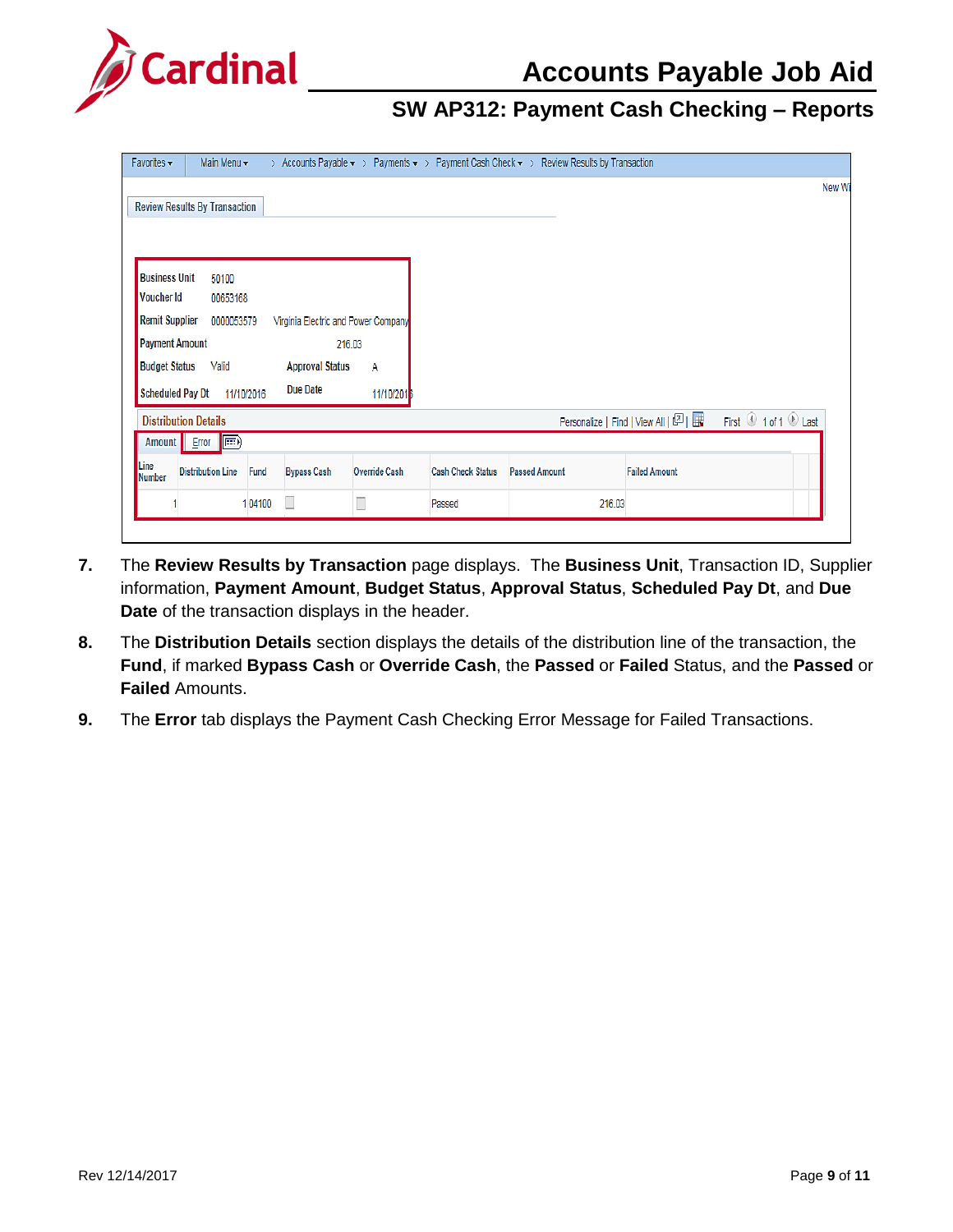

#### <span id="page-9-0"></span>**Payment Cash Checking Results Query**

**1.** Navigate to the **Query Viewer** using the following path:

#### **Main Menu > Reporting Tools > Query > Query Viewer**

| Favorites $\star$   | Main Menu $\star$                                                                             | > Accounts Payable $\star$ > Payments $\star$ > |             |                              | Payment Cash Check $\star$ > Review Results by Transaction | Query Viewer |
|---------------------|-----------------------------------------------------------------------------------------------|-------------------------------------------------|-------------|------------------------------|------------------------------------------------------------|--------------|
|                     |                                                                                               |                                                 |             |                              |                                                            |              |
| <b>Query Viewer</b> |                                                                                               |                                                 |             |                              |                                                            |              |
|                     | Enter any information you have and click Search. Leave fields blank for a list of all values. |                                                 |             |                              |                                                            |              |
|                     | *Search By<br>Query Name                                                                      | v                                               | begins with | V_AP_PYMNT_CASH_CHECK_RESULT |                                                            |              |
|                     | Search                                                                                        | Advanced Search                                 |             |                              |                                                            |              |
|                     |                                                                                               |                                                 |             |                              |                                                            |              |

- **2.** Search for the **Query Name** using **V\_AP\_PYMNT\_CASH\_CHECK\_RESULT**. This query provides the same data as the **Payment Cash Checking Results Inquiry**, but in query format.
- **3.** Click the **Search** button.